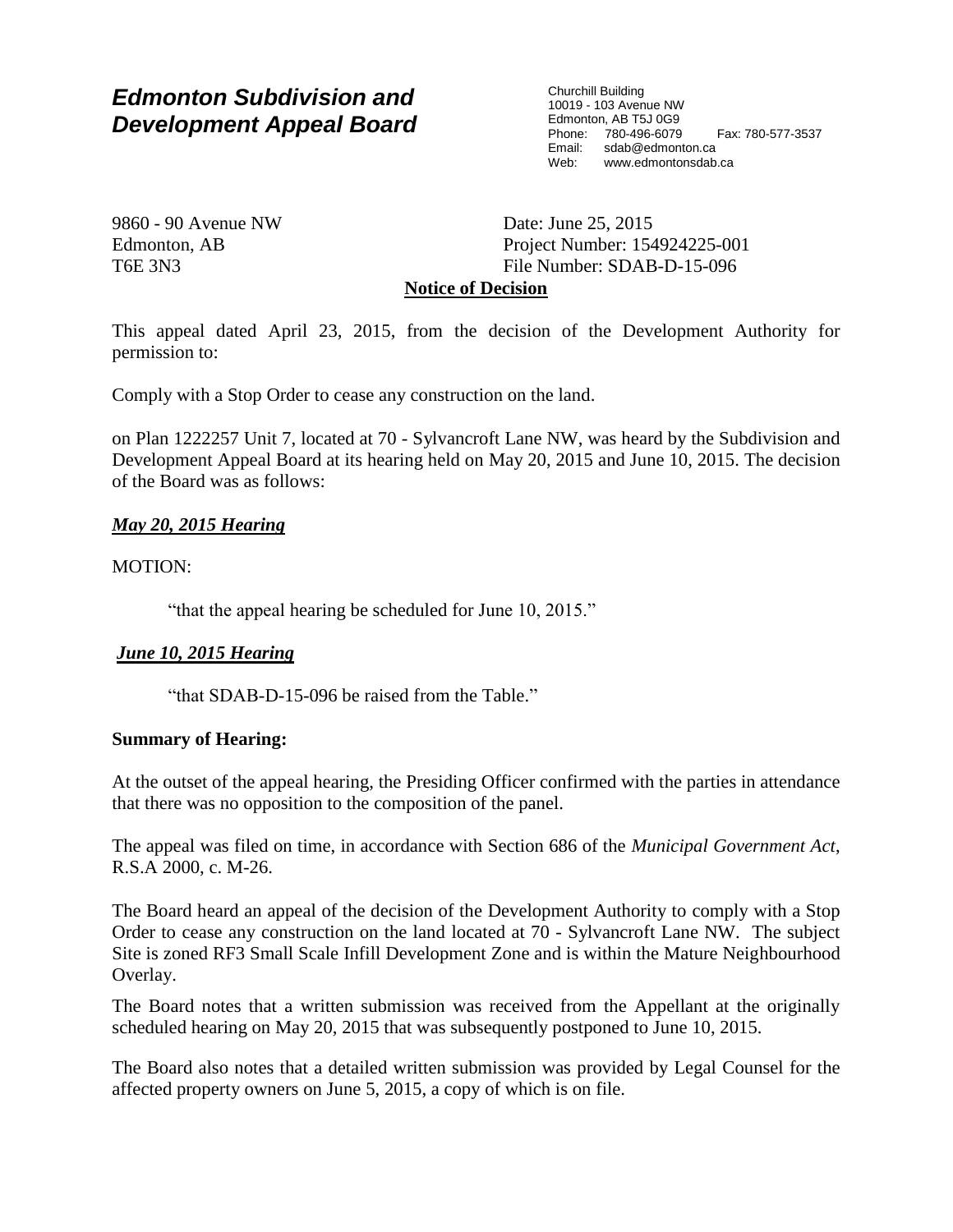The Board heard from Mr. Jamie Thompson, representing the Appellant, The House Company, who referenced his written submission and provided the following information in support of the appeal:

- 1. The Stop Order was appealed in an attempt to have the development permit issued so that construction can begin.
- 2. He referenced Section 17.1(3)(c) of the *Edmonton Zoning Bylaw* and stated that he was never notified by the Development Authority that the development permit was suspended and therefore had no opportunity to appeal that decision.
- 3. At the initial appeal hearing, the Chairperson indicated that the Board did have the authority to waive the requirement for community consultation. However, it was unclear if the Board was waiving the consultation requirement during the development review process or as part of the Board process.
- 4. It was his opinion that community consultation was not required because the development permit was refused.
- 5. The consultation requirements set out in Section 814.3(24) of the *Edmonton Zoning Bylaw* were discussed at the initial hearing before the Board.
- 6. He acknowledged that the City does have authority to issue a Stop Order and in fact he asked that a Stop Order be issued so that he could have an appeal hearing before the Board.
- 7. Mr. Thompson asked the Board to overturn the provisions of Section 17.1(3)(c) of the *Edmonton Zoning Bylaw* because suspending the development permit serves no purpose in the Court of Appeal process.
- 8. At the Leave to Appeal hearing, the Justice of the Court disallowed the Appellant's appeal against the validity of the permit saying it had no chance of success. This means that the Appeal Court will not decide that the Subdivision and Development Appeal Board should not have heard the appeal.
- 9. The Justice of the Court allowed an appeal to determine the authority of the Board pursuant to Section 687(3)(d) of the *Municipal Government Act* to waive a procedural Bylaw, specifically the community consultation.
- 10. The affected neighbours filed the Leave to Appeal based on the ability of the Board to hold an appeal hearing and not the validity of the permit itself.
- 11. The neighbours feel privileged as a group and have contested every variance granted for each development on this street.
- Mr. Thompson provided the following responses to questions:
- 1. He clarified that he requested Sustainable Development to issue the Stop Order so that he could file an appeal to bring the matter back before the Board.
- 2. He would like the Board to overturn Section 17.1(3)(c) of the *Edmonton Zoning Bylaw*  regarding the suspension of a development permit. However, he could not reference a specific section of the *Municipal Government Act* that would provide authority to the Board to overturn that section of the Bylaw.
- 3. In his opinion, given that the substance of the matter before the Court of Appeal relates to the interpretation of the *Municipal Government Act,* the development permit will be ultimately allowed to proceed.
- 4. The Board has the power to overturn the suspension which in his opinion is unfair.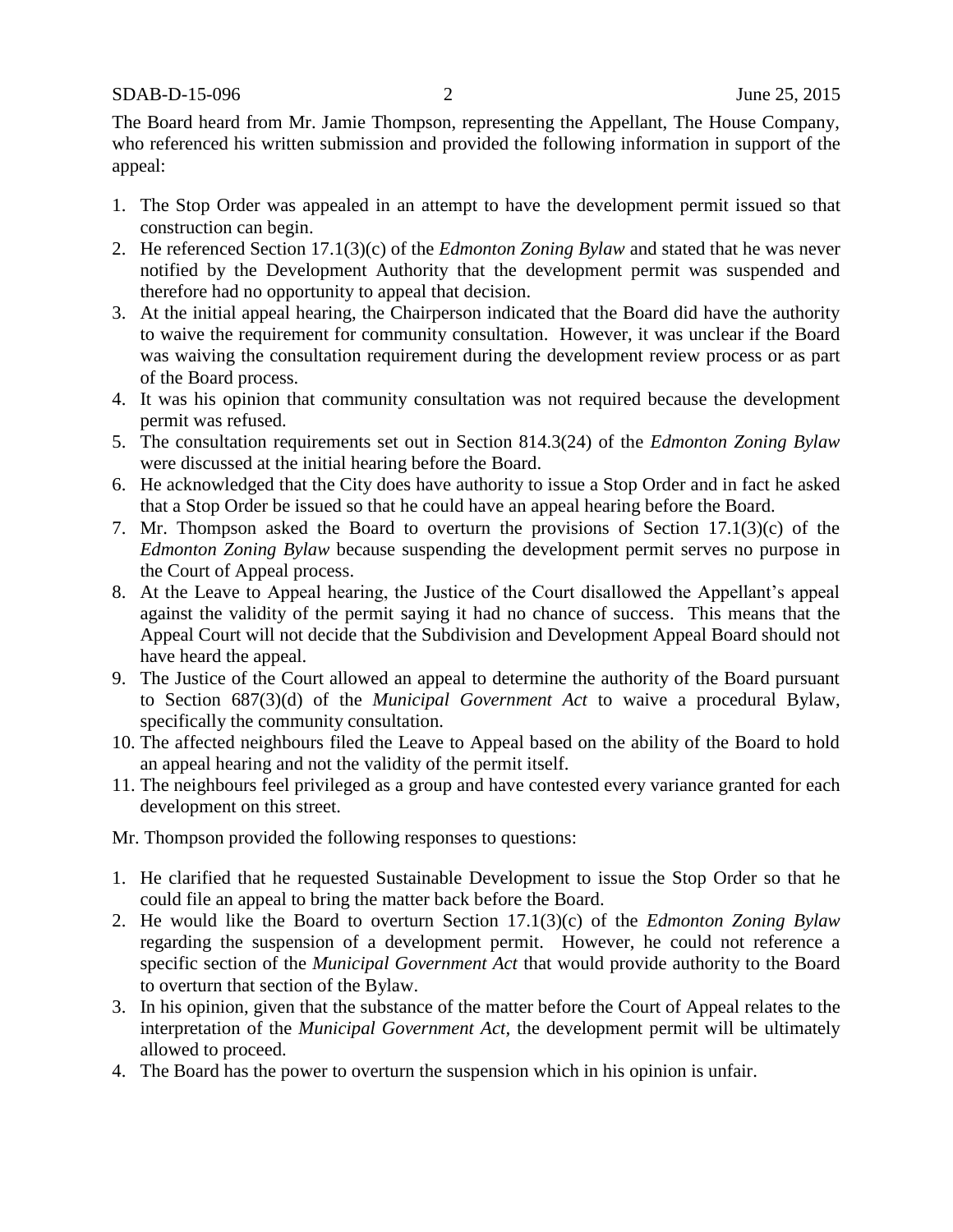SDAB-D-15-096 3 June 25, 2015

- 5. The appeal to the Court of Appeal is not an appeal of the development permit but an appeal of authority to waive community consultation.
- 6. All of the requirements for community consultation contained in the Mature Neighbourhood Overlay were satisfied during the Board hearing and he questioned the need for any further consultation.
- 7. Mr. Thompson acknowledged that if the appeal is successful, the worst result would be that the development permit would be invalidated. If this occurred they would just reapply with one variance and there would be nothing to argue about.
- 8. The problem is that they will be forced to wait another year before building the house as proposed.
- 9. Therefore, to enable the development to proceed immediately, he would like the Board to either cancel the Stop Order and reactivate the suspended development permit or issue a new development permit.

The Board then heard from Mr. Craig, representing the Sustainable Development Department, who provided the following information:

- 1. He confirmed that Mr. Thompson had requested the issuance of a Stop Order because a date had not been set at the Court of Appeal and he wanted a chance to come to the Board.
- 2. Sustainable Development inspected the site and discovered that stakes had been installed on the site and as such the Stop Order was issued in accordance with Section 645 of the *Municipal Government Act*.
- 3. Because Leave to appeal to the Court of Appeal had been granted no activity should be occurring on the site.
- 4. It was his opinion that the Stop Order is valid pursuant to Section 17.1(3)(c) of the *Edmonton Zoning Bylaw* which states that "The Development Officer shall suspend a Development Permit upon receipt of a filed notice of appeal to the City of Edmonton from the Subdivision and Development Appeal Board in accordance with the Municipal Government Act, and Section 21.1 of this Bylaw. The Development Permit remains suspended until the Alberta Court of Appeal has granted leave to appeal, heard the appeal on the merits, made its decision, and any appeal to the Supreme Court of Canada from that determination of the Alberta Court of Appeal has been finally determined."
- 5. In his opinion, there was no precedent for waiving the requirements of Section 17.1 of the *Edmonton Zoning Bylaw.*

The Board then heard from Mr. Wakefield, Legal Counsel for affected property owners, who provided the following information:

- 1. He clarified that he was representing affected property owners who reside immediately east of the subject site.
- 2. He referenced his written submission and reviewed his clients' attempts to move the appeal forward in a timely fashion.
- 3. The Court of Appeal processing time has been reduced by half in an attempt to have this matter dealt with expeditiously.
- 4. Mr. Wakefield referenced Section 17.1 of the *Edmonton Zoning Bylaw* and indicated that if the appeal at the Court of Appeal is successful, the development permit will be nullified and the permit application process will start again.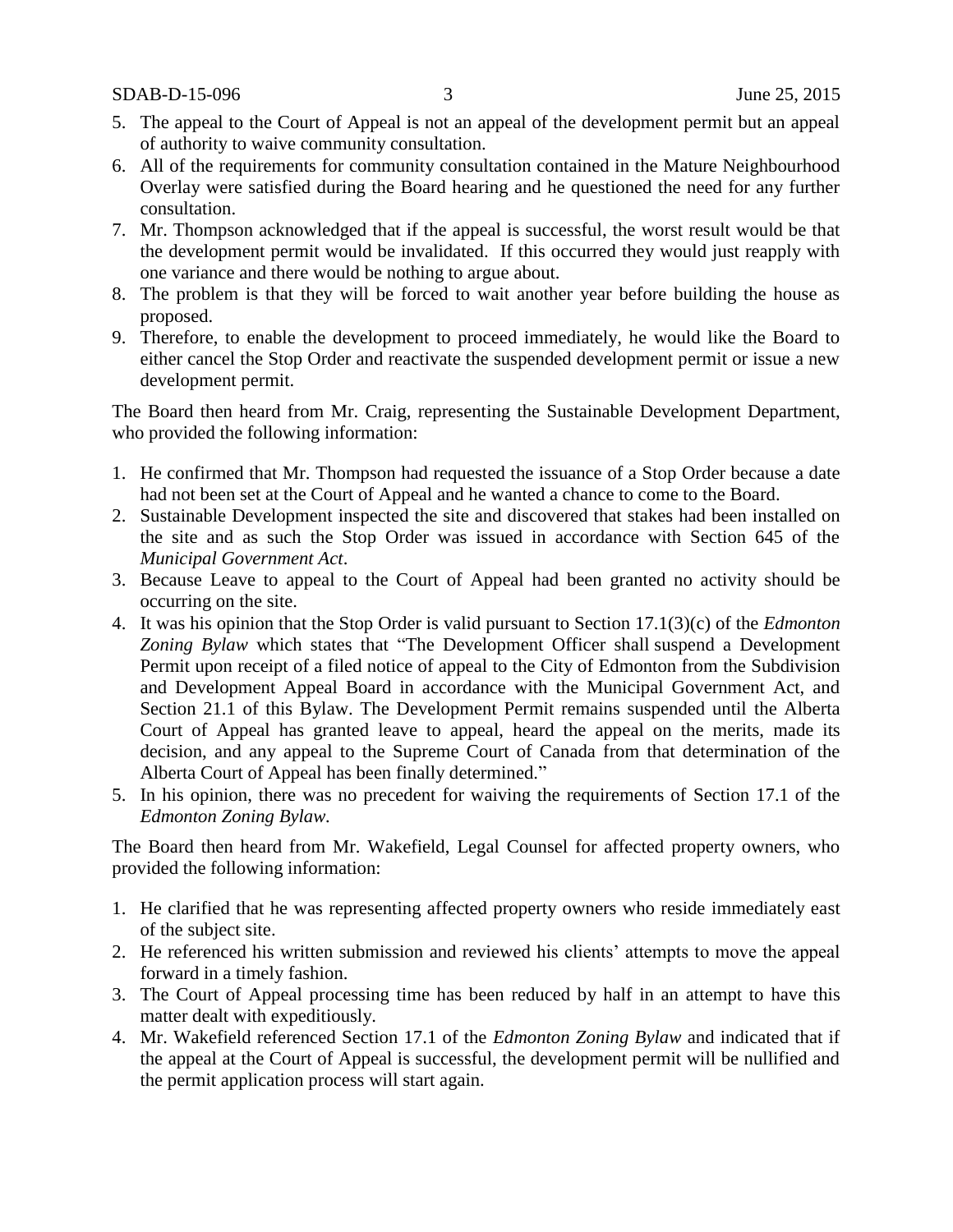SDAB-D-15-096 4 June 25, 2015

- 5. In his opinion, it is a red herring to give consideration to the grounds for appeal that were denied on the Leave to Appeal application.
- 6. There is no case law to support the authority of the Board to waive the consultation process.
- 7. It was his opinion that The House Company is asking the Board to issue a new development permit and is trying to re-litigate the matter previously before the Board on the initial development permit refusal.
- 8. It is not within the authority of the Board provided by Section 645(3) of the *Municipal Government Ac*t to circumvent an appeal to the Court of Appeal.
- 9. The House Company has not been receptive to various options presented by his clients to deal with this matter outside of the Court of Appeal.
- 10. The development permit has been suspended in accordance with Section 17 of the *Edmonton Zoning Bylaw* until the Court of Appeal renders a decision and it is beyond the authority of the Board to overturn Section 17 or to issue a new development permit that mirrors the development permit that is currently under appeal.

Mr. Thompson made the following points in rebuttal:

- 1. He questioned why the use of the word "shall" in Section 17 is considered mandatory when the Development Authority can waive or vary other sections of the *Edmonton Zoning B*ylaw which include the word "shall".
- 2. It was his opinion that the *Municipal Government Act* provides authority for the Board to overturn Section 17 of the *Edmonton Zoning Bylaw.*
- 3. If the neighbours are successful at the Court of Appeal, it will simply delay the construction of a house that will be built one way or another.
- 4. Mr. Thompson was asked if consideration had been given to revising the plans to make the development comply with the development regulations and reapply pursuant to Section 18 of *the Edmonton Zoning B*ylaw. He indicated that different options had been investigated but that practical difficulties made it impossible to be fully compliant with the development regulations.

Mr. Wakefield responded to this new information and agreed that a fully compliant development would be acceptable to his clients because it would remove the variance in the minimum required rear setback that was granted by the Subdivision and Development Appeal Board. It was his opinion that there is nothing preventing The House Company from making a fully compliant development permit application at any time.

### **Decision:**

that the appeal be DENIED and the Stop Order CONFIRMED

#### **Reasons for Decision:**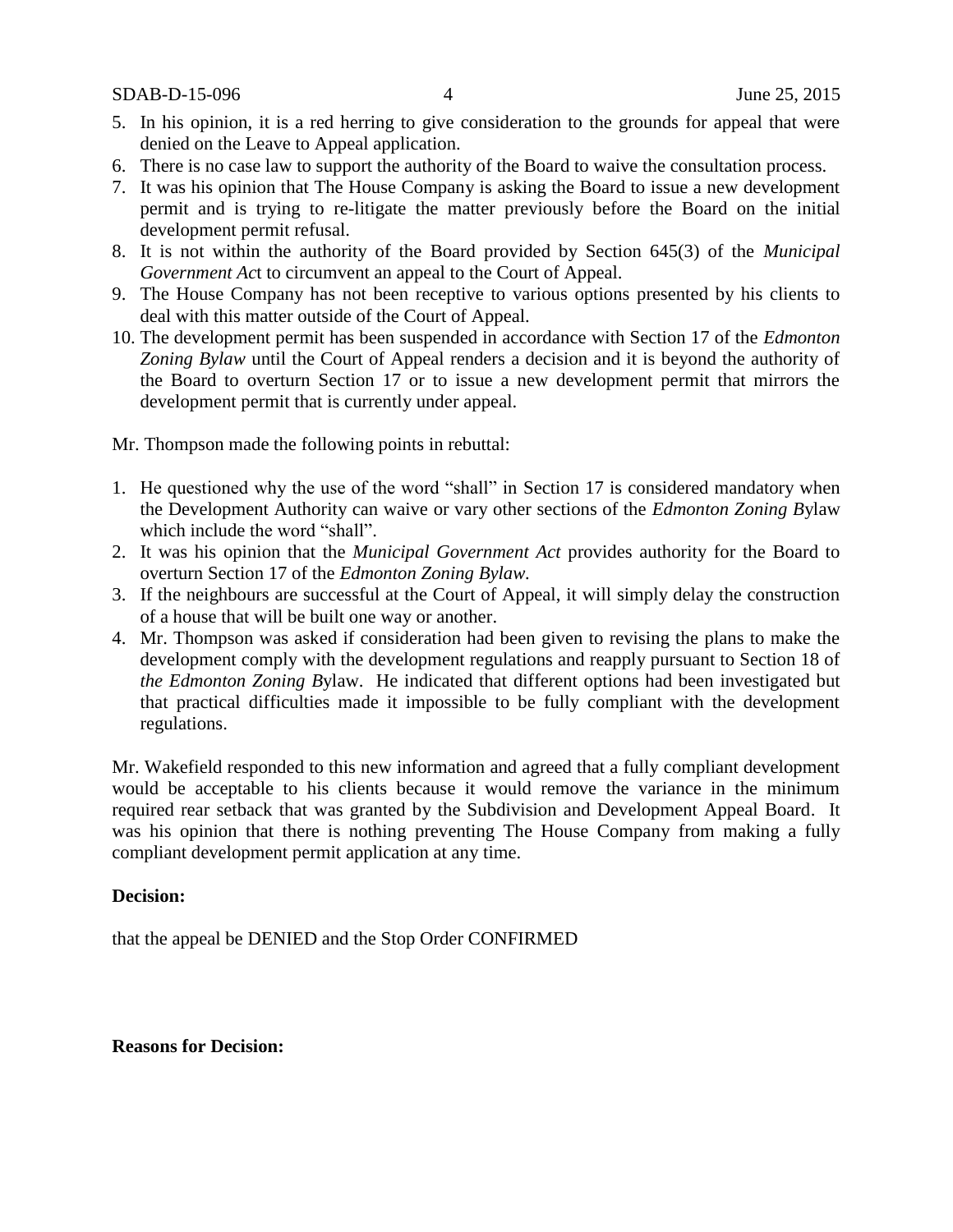- 1. The Board finds that this Stop Order has been issued for a development that is the subject of a Court of Appeal hearing to be heard at a later date and for which an outcome has yet to be determined.
- 2. The Board accepts the evidence provided by the Development Authority that the Stop Order was properly issued pursuant to Section 645 of the *Municipal Government Act*.
- 3. Section 17.1(3)(c) of the *Edmonton Zoning Bylaw* states that "The Development Officer shall suspend a Development Permit upon receipt of a filed notice of appeal to the City of Edmonton from the Subdivision and Development Appeal Board in accordance with the *Municipal Government Act*, and Section 21.1 of this Bylaw. The Development Permit remains suspended until the Alberta Court of Appeal has granted leave to appeal, heard the appeal on the merits, made its decision, and any appeal to the Supreme Court of Canada from that determination of the Alberta Court of Appeal has been finally determined".
- 4. Section 5.1(1) of the *Edmonton Zoning Bylaw* states that "no person shall commence, or cause or allow to be commenced, a Development without a Development Permit therefor issued under the provisions of section 12 of this Bylaw; shall carry on or cause or allow to be carried on a development without a Development Permit therefor issued under Section 12 of this Bylaw".
- 5. Based on evidence provided by the Development Authority from a site inspection, the subject site is being prepared for development.
- 6. The Appellant failed to provide any valid information that would persuade the Board to waive the requirements of Section 17.1(3)(c) of the *Edmonton Zoning Bylaw* and acknowledged that if the appeal is successful at the Court of Appeal, the Development Permit could be nullified or changed.
- 7. The Board cannot intercede nor presume a conclusion in an ongoing Court of Appeal application.
- 8. Neither the *Municipal Government Act* nor the *Edmonton Zoning Bylaw* provides any authority for the Board to reinstate the suspended Development Permit or issue a separate Development Permit.
- 9. For the above reasons, the Board finds that the Stop Order was issued correctly, pursuant to Section 645 of the *Municipal Government Act*.

#### **Important Information for Applicant/Appellant**

1. This decision may be appealed to the Alberta Court of Appeal on a question of law or jurisdiction under Section 688 of the *Municipal Government Act*, R.S.A. 2000, c. M-26. If the Subdivision and Development Appeal Board is served with notice of an application for leave to appeal its decision, such notice shall operate to suspend the Development Permit.